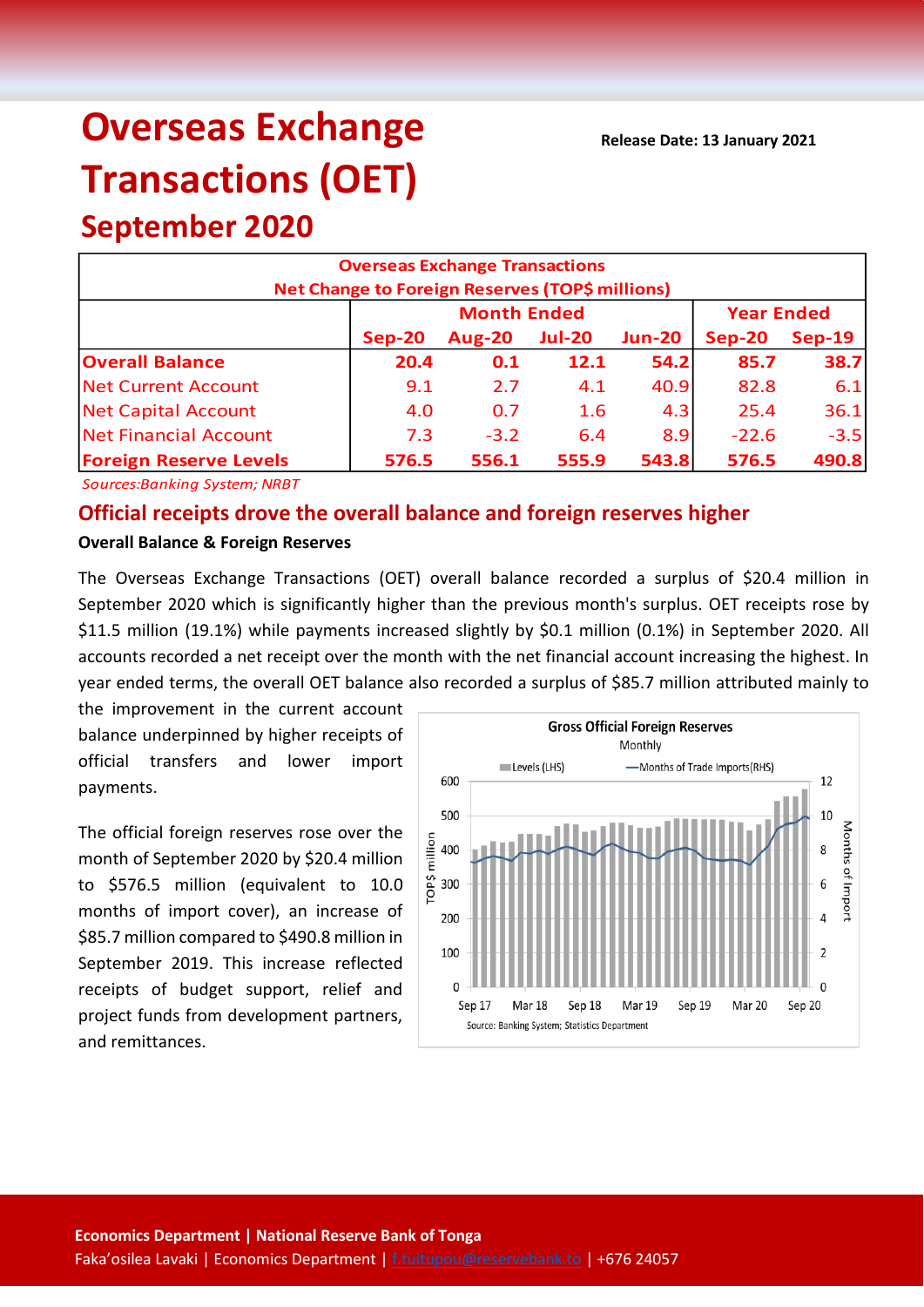#### **Current Account**

| <b>Current Account (TOP\$ millions)</b> |         |                    |                   |               |          |          |  |  |  |
|-----------------------------------------|---------|--------------------|-------------------|---------------|----------|----------|--|--|--|
|                                         |         | <b>Month Ended</b> | <b>Year Ended</b> |               |          |          |  |  |  |
|                                         | Sep-20  | <b>Aug-20</b>      | <b>Jul-20</b>     | <b>Jun-20</b> | $Sep-20$ | $Sep-19$ |  |  |  |
| Net Current Account                     | 9.1     | 2.7                | 4.1               | 40.9          | 82.8     | 6.1      |  |  |  |
| <b>Merchandise Trade</b>                | $-34.5$ | $-34.5$            | $-33.7$           | $-36.3$       | $-396.5$ | $-415.6$ |  |  |  |
| Services                                | $-1.3$  | $-0.6$             | $-0.4$            | $-3.8$        | 6.9      | 33.3     |  |  |  |
| Income                                  | 2.6     | 1.6                | 2.6               | 2.4           | 12.2     | 6.2      |  |  |  |
| <b>Transfers</b>                        | 42.4    | 36.1               | 35.6              | 78.7          | 460.3    | 382.1    |  |  |  |

*Sources: Banking System;NRBT*

The current account recorded a higher surplus of \$9.1 million in September 2020, compared to the \$2.7 million surplus in August 2020. The higher current account surplus resulted from higher net receipts in the transfers and income accounts. Over the year, the current account surplus continued to increase by \$76.8 million, due mainly to higher net transfer receipts and the lower merchandise trade deficit.

Official transfer receipts increased in September 2020 by \$4.4 million (85.2%), resulting from the inflow of project grants, and additional funds from donor partners for Government projects. This was coupled with an increase in non-profit transfer receipts by \$2.7 million (79.5%), partially offsetting the decline in private transfer receipts of \$0.6 million (1.7%). On the other hand, total transfer payments increased over the month by \$0.3 million (4.4%). Annually, the surplus in the transfer accounts rose by \$78.1 million (20.4%) to \$460.3 million driven mostly by higher official transfer receipts and remittances.

Import payments declined over the month by \$0.4 million (1.2%) resulting in a \$0.02 million (0.1%), a slight decrease in the merchandise trade deficit. The decline in import payments was due to lower payments for oil, other imports (mostly government imports), and motor vehicle imports. Similarly, total export proceeds fell by \$0.4 million (38.5%) from lower receipts in all export categories. In year-end terms, the merchandise trade deficit narrowed by \$19.1 million (4.6%), supporting the current account balance's improvement. Import payments decreased by \$25.6 million (5.9%) as payments for imports of wholesale & retail trade, motor vehicles, oil, and other importsfell over the year. However, export proceeds declined by \$6.5 million (30.6%) as proceeds from all categories fell over the year, mainly agricultural exports.

The services account deficit widened to \$1.3 million in September 2020 from \$0.6 million in the previous month. This was owed to the decline in receipts by \$1.2 million (13.8%), offsetting a \$0.4 million (4.4%) decline in payments. The decline in receipts for transport and insurance services drove the lower service receipts over the month. Over the year, the services account recorded a lower surplus of \$6.9 million compared to the \$33.3 million surplus a year ago. This reflects the impact of the border lockdown on tourism services over the past couple of months. Both travel receipts and payments fell over the year by \$61.3 million (45.6%) and \$21.1 million (38.6%) respectively coinciding with the declining passenger arrivals over the year.

The income account surplus improved to \$2.6 million in September 2020 from \$1.6 million in the previous month. This was due to a \$0.5 million (19.2%) increase in income receipts in addition to a \$0.5 million (53.4%) decline in income payments. Annually, the income account surplus increased by \$12.2 million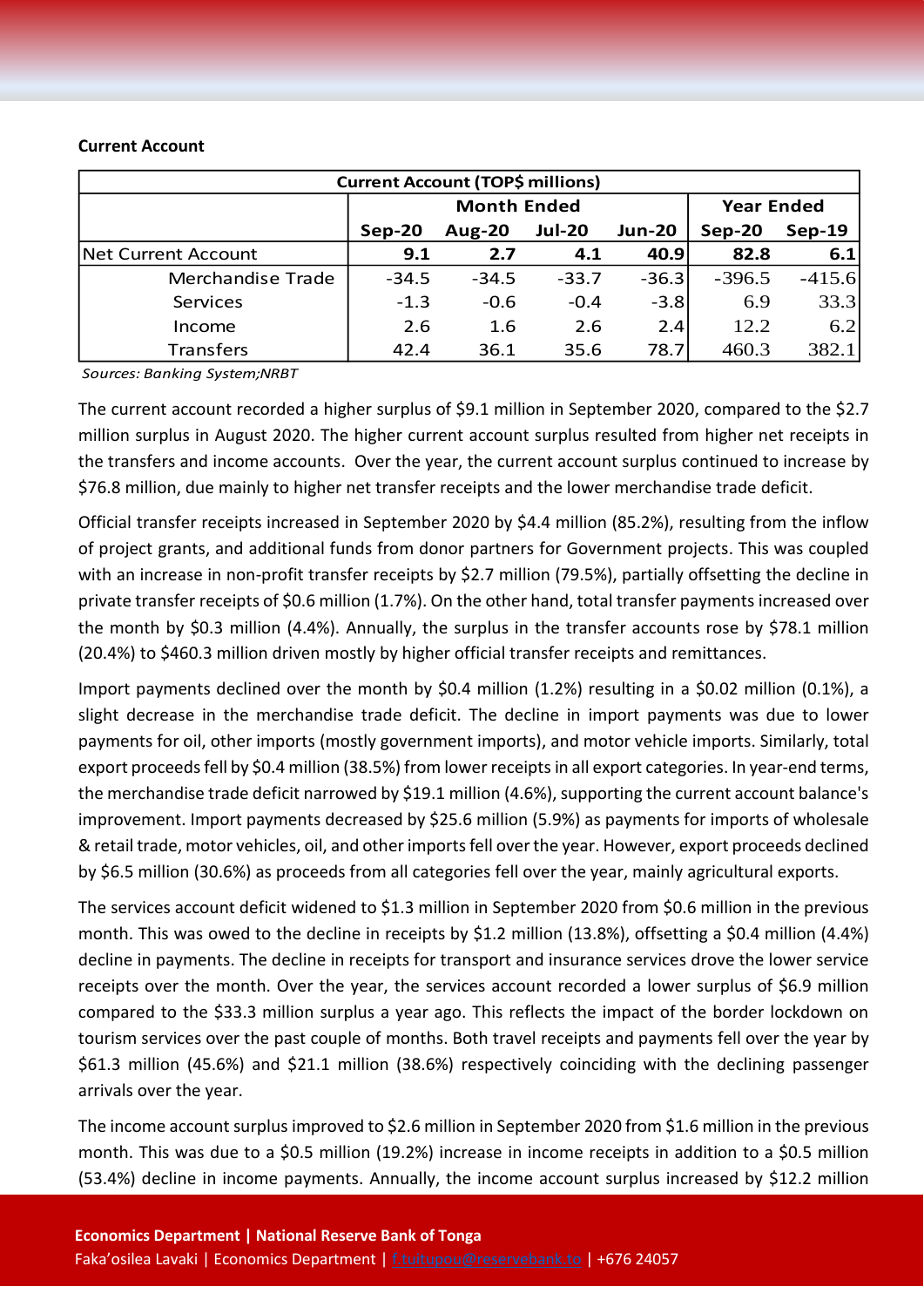over the year to September 2020, attributed mainly to a \$2.7 million (10.7%) increase in income receipts supported by receipts of wages from seasonal workers abroad.

#### **Capital Account**

| <b>Capital Account (TOP\$ millions)</b> |        |                    |                   |                  |          |          |  |  |
|-----------------------------------------|--------|--------------------|-------------------|------------------|----------|----------|--|--|
|                                         |        | <b>Month Ended</b> | <b>Year Ended</b> |                  |          |          |  |  |
|                                         | Sep-20 | <b>Aug-20</b>      | <b>Jul-20</b>     | <b>Jun-20</b>    | $Sep-20$ | $Sep-19$ |  |  |
| Net Capital Account                     | 4.0    | 0.7                | 1.6               | 4.3 <sub>l</sub> | 25.4     | 36.1     |  |  |
| Official                                | 3.0    | 0.1                | 0.5               | 3.7              | 13.3     | 17.2     |  |  |
| Private                                 | 1.0    | 0.6                | 1.1               | 0.6              | 12.1     | 18.9     |  |  |

*Sources: Banking System;NRBT*

The surplus in the capital account increased by \$3.3 million to \$4.0 million in September 2020. This reflected increases in both official and private capital receipts by \$2.9 million and \$0.4 million, respectively.

In year ended terms, the capital account recorded a lower surplus of \$25.4 million compared to the \$36.1 million surplus recorded in September 2019. Both private and official capital accounts contributed to the \$11.5 million (30.2%) decline in capital account receipts, following receipts for private construction and TC Gita and TC Harold reconstruction in the previous months. However, the capital account payments fell slightly as payments for private and official capital accounts decreased over the year to September 2020.

### **Financial Account**

| Financial Account (TOP\$ millions) |        |                    |                   |               |          |          |  |  |
|------------------------------------|--------|--------------------|-------------------|---------------|----------|----------|--|--|
|                                    |        | <b>Month Ended</b> | <b>Year Ended</b> |               |          |          |  |  |
|                                    | Sep-20 | <b>Aug-20</b>      | <b>Jul-20</b>     | <b>Jun-20</b> | $Sep-20$ | $Sep-19$ |  |  |
| Net Financial Account              | 7.3    | $-3.2$             | 6.4               | 8.9           | $-22.6$  | $-3.5$   |  |  |
| Direct Investment                  | 0.3    | $-0.1$             | 0.2               | 0.2           | 1.5      | $-4.6$   |  |  |
| Portfolio Investment               | 0.0    | 0.0                | 0.0               | 0.0           | $-11.2$  | $-11.2$  |  |  |
| Other Investment                   | 71     | $-3.1$             | 6.2               | 8.8           | $-12.9$  | 12.3     |  |  |

*Note: The Net Financial Account figures incorporate also the net reconcilliation items which is not reflected in the table below Sources: Banking System;NRBT*

The financial account recorded a surplus of \$7.3 million following the deficit of \$3.2 million in the previous month. This was mainly due to a higher inflow of other investments which are mostly interbank transfer receipts.

Over the year, the financial account deficit deteriorated to \$22.6 million in September 2020 from the \$3.5 million deficit in the previous year. This is attributed mainly to the higher outflow of other investments mostly for interbank transfers.

# **Outlook**

With the ongoing COVID-19 pandemic uncertainties and its impact on the global economy, the NRBT anticipates the macroeconomic stability to remain weakened in the medium term. This will continue to hinder domestic economic growth and transactions and trading behaviour between Tonga and the rest of the world. However, the foreign reserves continue to record high levels and are still expected to remain